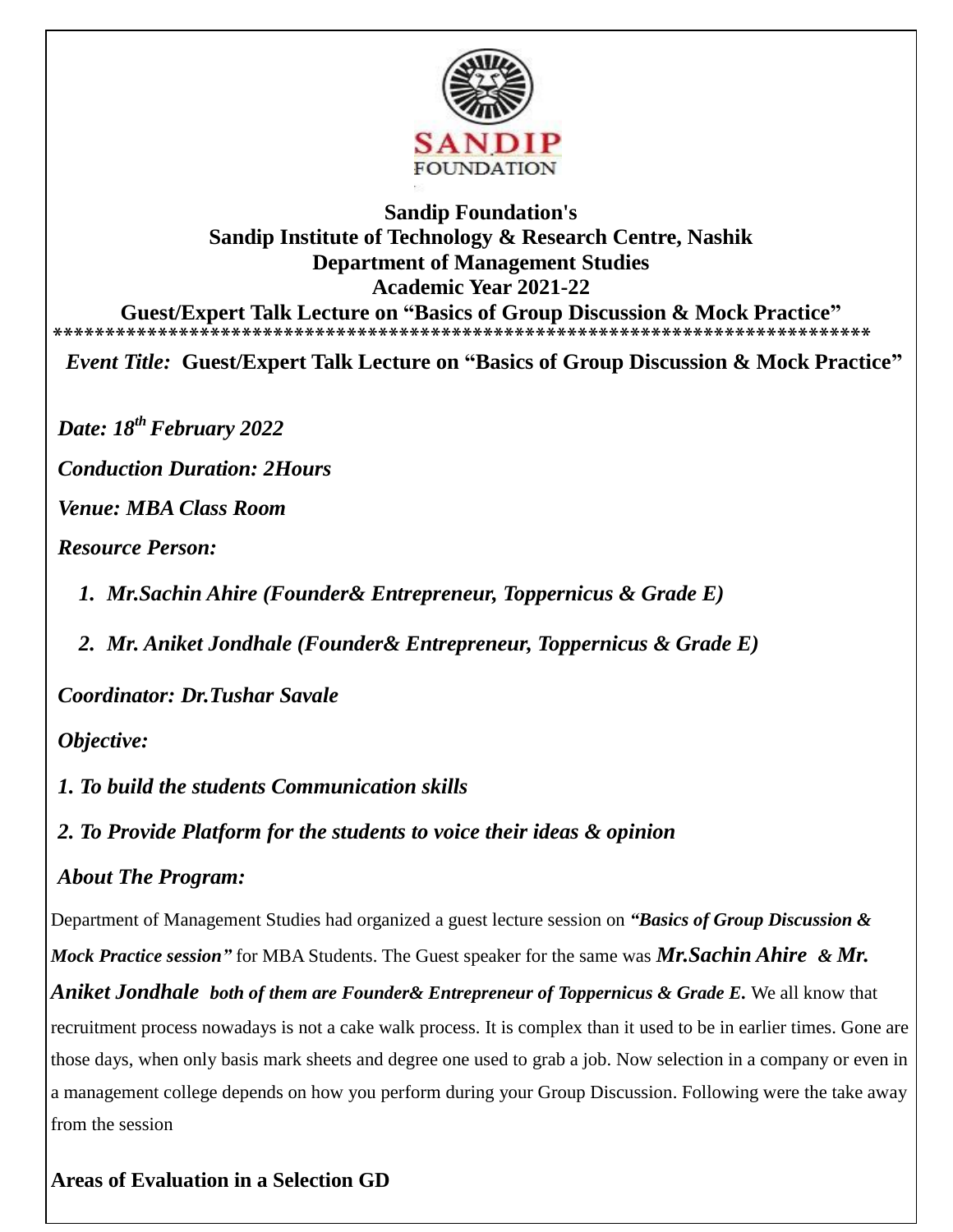Though a group discussion, many things for a particular candidate can be assessed, such as his/her mental capacity to think, his creative bent of mind, Analytical abilities, comprehending a subject and then speaking on it, awareness, attitude, and energy levels. Some of them are detailed below:

- **Understanding of the Subject:** During a group discussion, it is being constantly assessed how deep your knowledge is about the chosen topic and how well you are aware of each aspect of that topic.
- **Assertiveness:** You confidence shows up in a group discussion. It is assessed that how confident you are while putting up your opinion in front of other. Others may certainly vary or disagree to the point but how well and how confidently you bring your thoughts forward is what matters the most.
- **Team Work:** While working in an organization or even during management studies, it is very important to work as a part of the team in a given project or any assignment. This skill is really important and it is evaluated through GD as well. You not only put your own points but also listen to others and then come to a concluding point. This shows how ready you are to listen to other's opinion, give value to that and also at the same time stand by your own convictions.
- **Willingness to Take the Initiative:** This skill plays a very important part in professional and personal life. Employers highly regard it. They want that you just do not stick to your own work but also should be able to take extra initiative whenever it is required. When you start a topic, you have to be very cautious so as to put the right point forward and give the entire discussion a right direction.
- **Listening Skills:** This is again an important skill which gets evaluated during a group discussion. So, you should learn to listen not to reply back, but pay full attention to what the other person is trying to say. Generally, people get biased to their own thoughts and ideas and do not want to look beyond that. So listening to other person is also essential.
- **Adaptability:** In today's dynamic and ever-changing environment, it is essential to keep yourself flexible and adaptable toward the situation. During a group discussion, sometimes you need to agree to some point and also it happens that in due course some views change your mind as well. So being rigid and stubborn is not going to be very helpful
- **Leadership Qualities:** Group discussion demonstrates clearly who amongst them is taking the lead and who is a passive contestant. A good leader gives the entire discussion a good direction and takes it forward whenever it is deviating from the main topic. But while taking the lead, one has to be double sure whether his / her points are valid or not, else it will give the other person a golden opportunity to snatch the lead away and negate his/her points.
- **Communication Skills:** As communication is a medium of expressing your thought, it is more important in today's interactive world. Hence communication skills are yet again important skills which are evaluated through a structured group discussion.

At the end a mock GD as a practice session was conducted.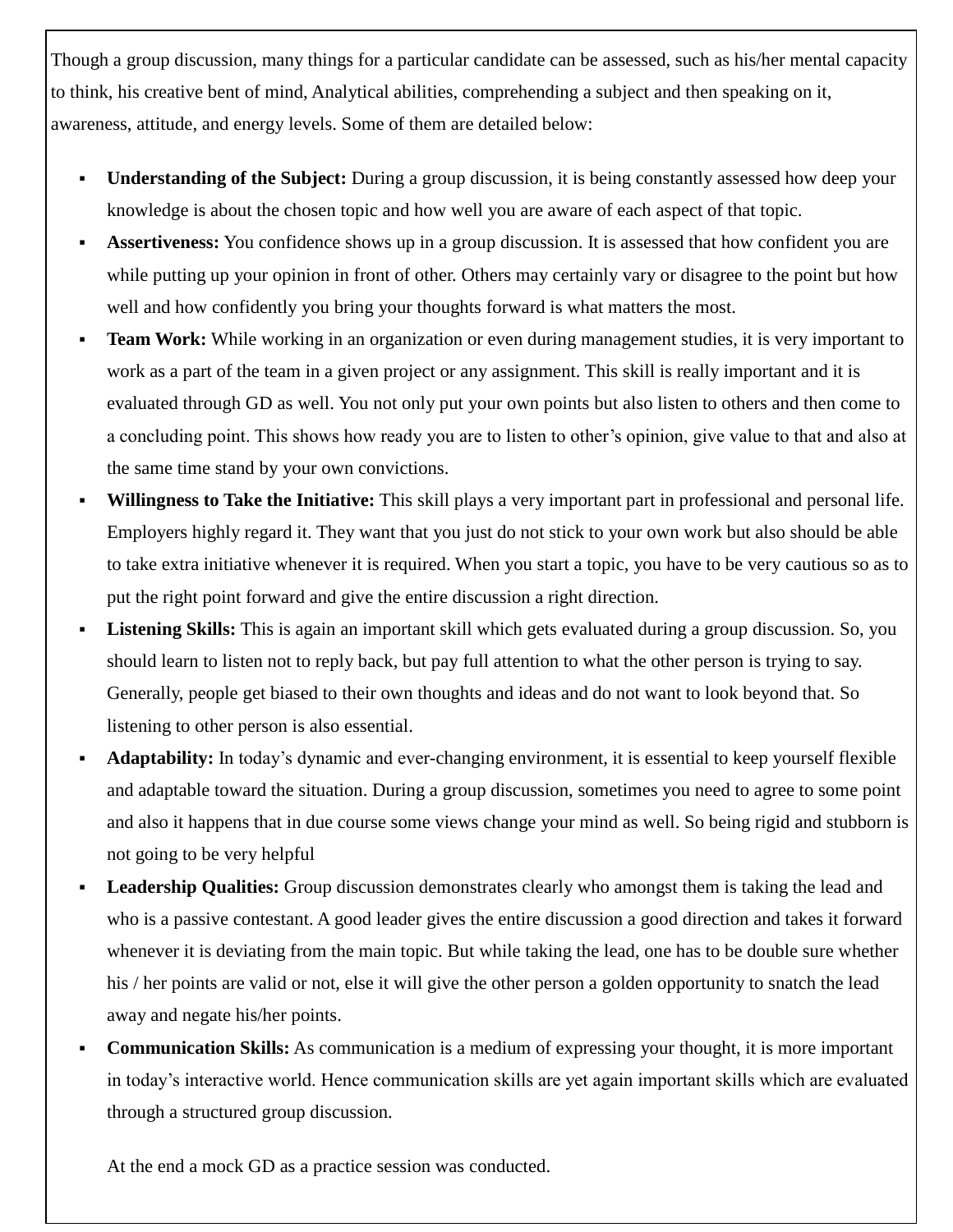*Outcome:*

**1.** *Students came to know about various facets of Group Discussions. 2. Students got insight about how do's & Don'ts during Group Discussion.* 

# **Photographs:**